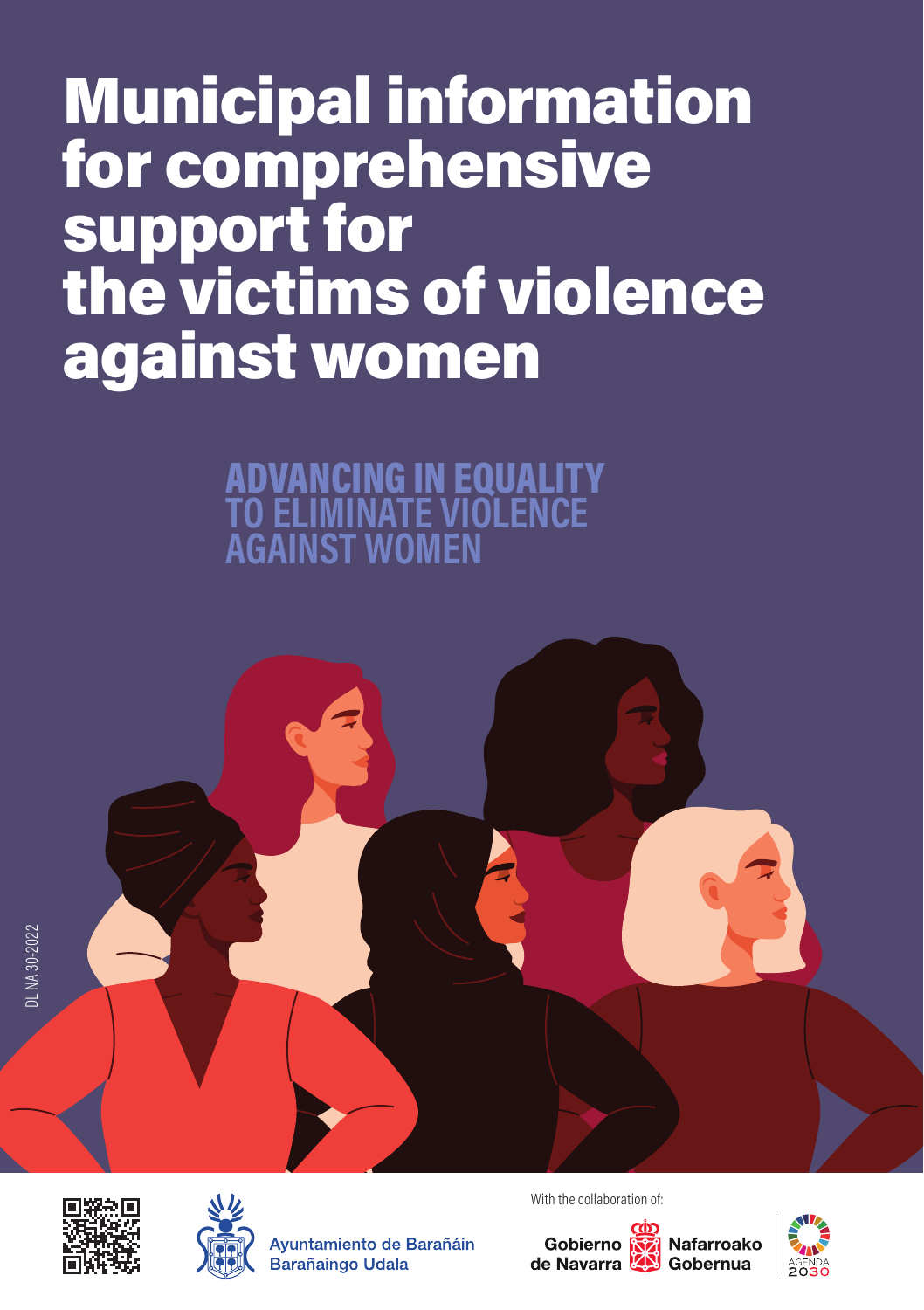

# What is violence against women?

According to Navarrese Act 14/2015 to act against Violence towards Women, violence against women is violence inflicted against women merely for being women or which affects them disproportionately as a manifestation of gender discrimination and involves or may involve harm or suffering of a physical, psychological, sexual or economic nature, including threats, intimidation, coercion and the arbitrary deprivation of liberty, in public or private life.

It is one of the most common violations of fundamental human rights in our society.

## In what ways does violence against women manifest itself?

- Disparagement, insults, ridicule, humiliation and harassment.
- Indifference and contempt.
- Cutting victims off from their friends, family and social environment.
- Destruction of personal possessions and those of particular sentimental value.
- Trying to prevent victims from studying or working.
- Shows of jealousy and attempts at control (checking the victim's mobile phone, WhatsApp messages, emails, etc.).
- Threatening and discrediting the victim in front of her children.
- Negative consequences in offspring who live in a violent environment.
- Control of and denying access to money (for example, non-payment of child maintenance).
- Physical assault.
- Sexual assault, sexual abuse, sexual harassment (unwanted sexual requests or propositions).
- Gender-based online harassment, sexting (sending sexually explicit images without consent) and sextortion (extorting victims for sexual ends).
- Femicides (gender-related murder or manslaughter of women).
- Deprivation of basic needs: food, rest, free time.
- Sexual and labour exploitation.
- Arranged or forced marriage.
- Trafficking in women and girls.
- Female genital mutilation.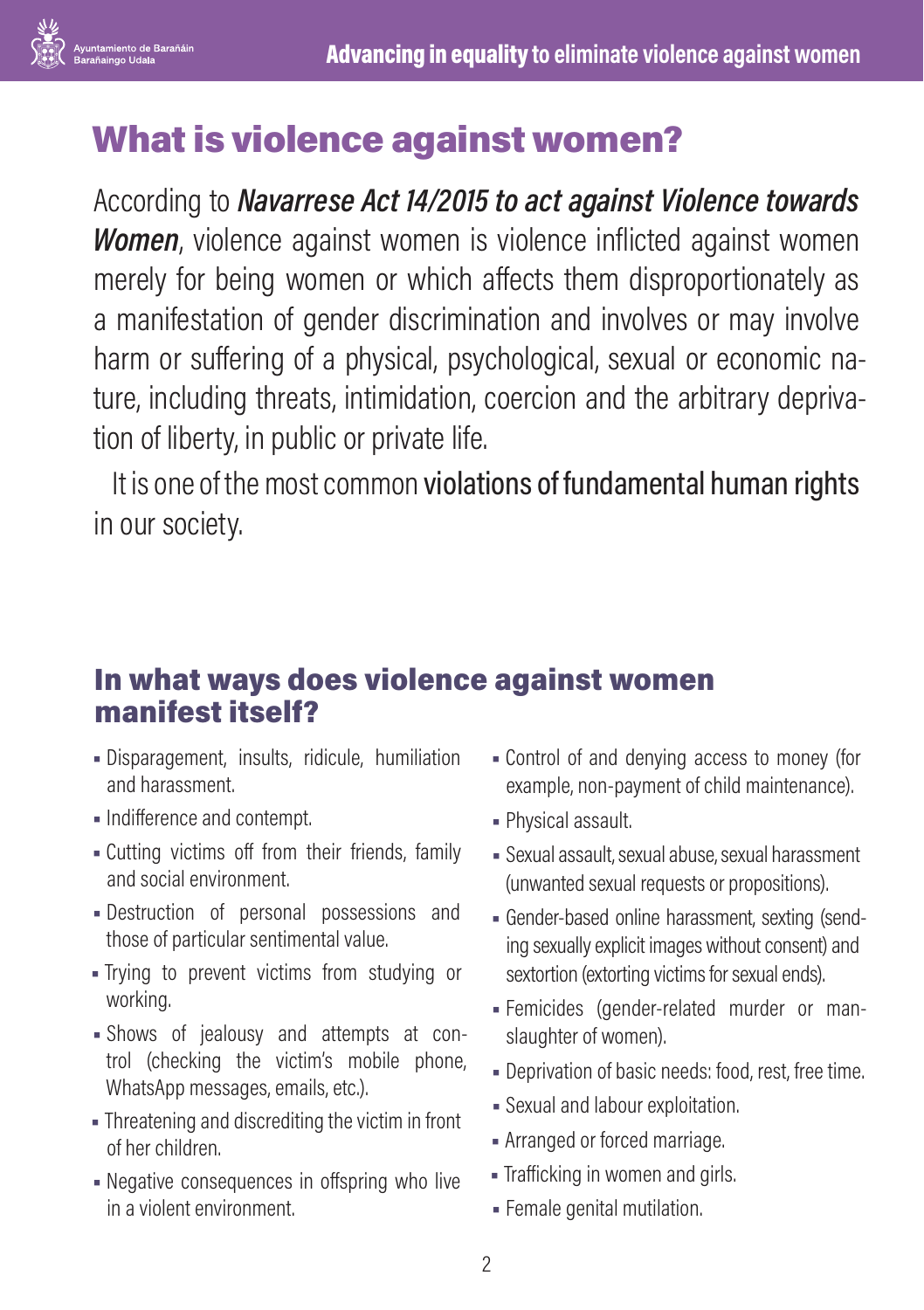

If you want more information and/or need support because you are suffering a situation like this or know someone who is and needs help, call or contact:

- A social worker, lawyer and psychologist at Basic Social Services. You need to make an appointment on 948 199 870.
- A social worker at a Health Centre, on 948 198 330 / 948 287 540.

You can also seek help 24 hours a day, 365 days of the year on:

- • Barañáin Municipal Police: 948 181 000 / 626 181 000
- Emergency services telephone line: 112
- • The 016 telephone line

The following municipal services are also available:

### LEGAL ADVISORY **SERVICE**

#### Who's it for?

For people who need specific legal support to get through a critical situation as a result of traumatic legal separations and family conflicts, mainly for women who are suffering or have suffered from situations involving violence against women.

#### What does it offer?

Information and advice in all areas of law (chiefly civil, matrimonial and family, inheritance, criminal and labour law) and on the channels or procedures to follow to access it.

#### Where is it?

By appointment at Basic Social Services, one day a week from 9 a.m. to 3 p.m.

## PSYCHOLOGICAL COUNSELLING SERVICE

#### Who's it for?

For people who need specific psychological support to get through a critical situation as a result of traumatic legal separations and family conflicts, mainly for women who are suffering or have suffered from situations involving violence against women.

#### What does it offer?

Individualised psychological counselling.

#### Where is it?

By appointment at Basic Social Services, one day a week from 8 a.m. to 2 p.m.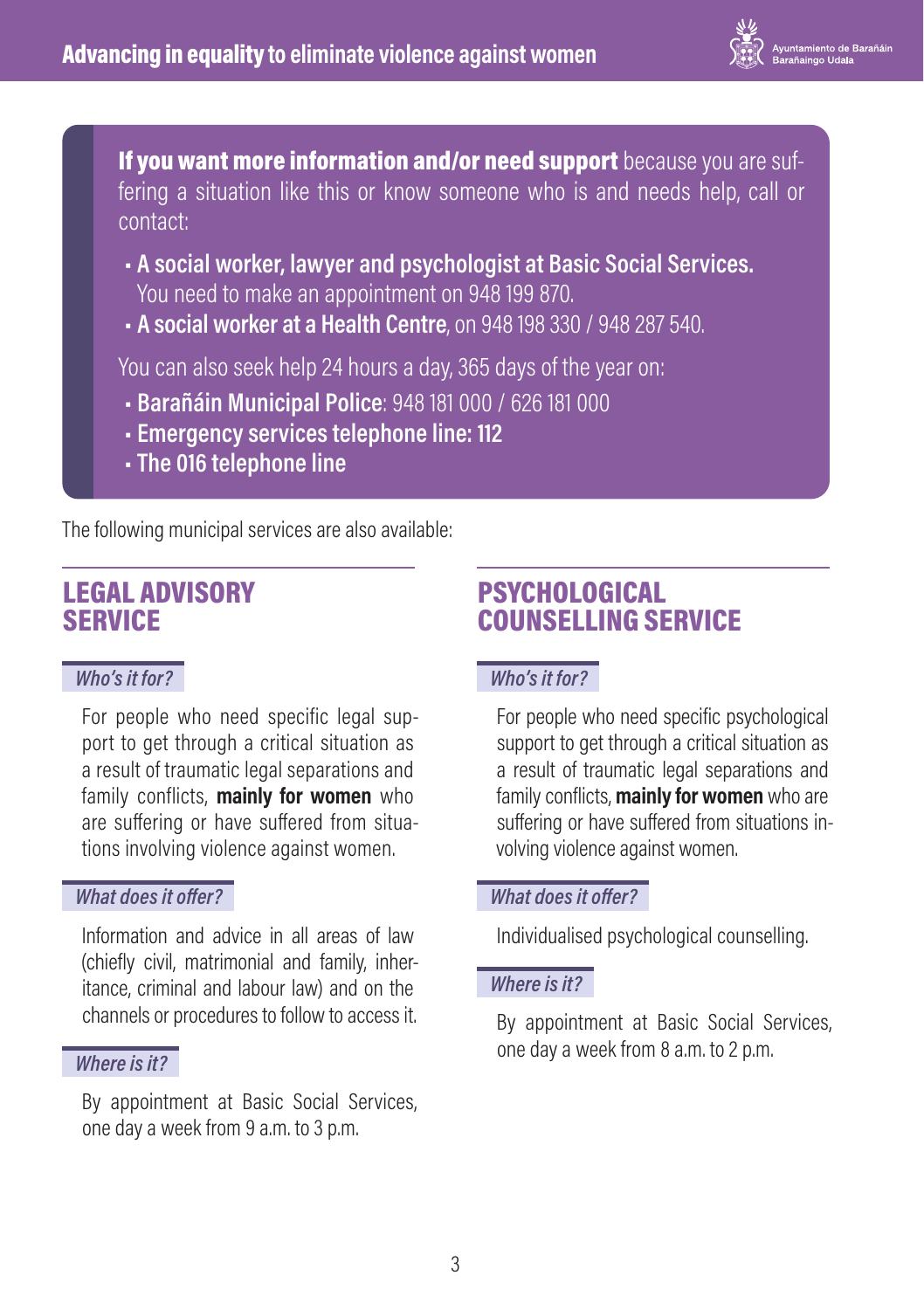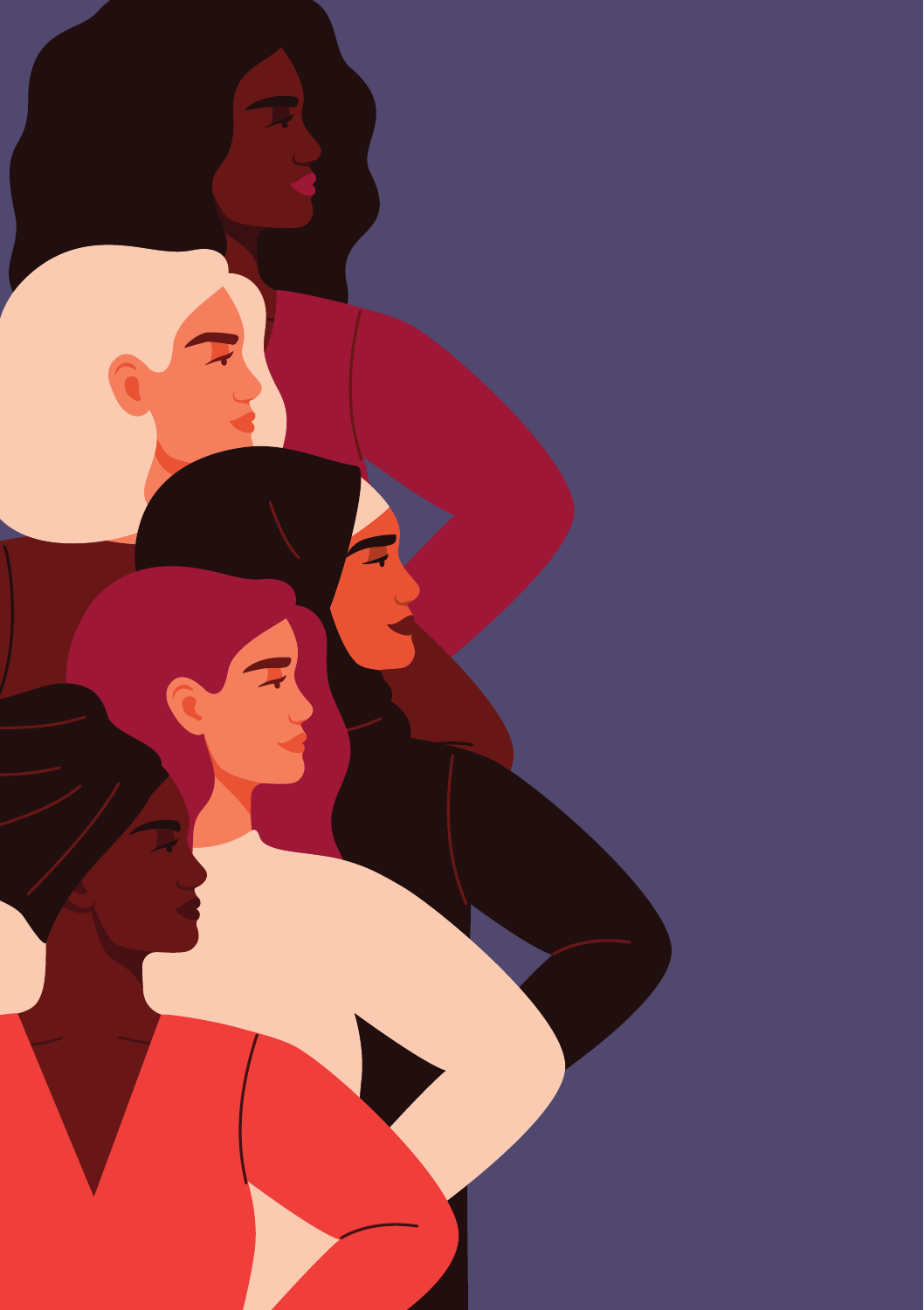# **SI QUIERES INFORMARTE** <u>Y/O NECESITAS ATENCIÓN:</u>

- • Trabajadora social, abogada y psicóloga del Servicio Social de Base. 948 199 870.
- • Trabajadora social de los Centros de Salud 948 198 330 / 948 287 540.

Te atenderán también los 365 días, las 24 horas, en:

- Policía Municipal de Barañáin: 948 181 000 / 626 181 000
- • Teléfono de emergencias 112
- • Teléfono 016

# **IF YOU WANT MORE INFORMATION AND/OR NEED HELP:**

- Social worker, lawyer and psychologist at Basic Social Services. 948 199 870.
- • Social worker at a Health Centre 948 198 330 / 948 287 540.

You can also seek help 24 hours a day, 365 days of the year on:

- Barañáin Municipal Police: 948 181 000 / 626 181 000
- • Emergency services telephone line: 112
- The 016 telephone line

# **DACĂ DOREȘTI SĂ TE INFORMEZI ȘI/SAU AI NEVOIE DE AJUTOR:**

- Lucrătoarea socială, avocata și psihologa din cadrul Serviciului Social de Bază (Servicio Social de Base). Înainte trebuie să vă faceți programare la telefonul 948 199 870.
- Lucrătoarea socială din cadrul Centrului sanitar, telefon: 948 198 330 / 948 287 540.

Vă stau la dispoziție, de asemenea, 365 de zile pe an, 24 ore pe zi:

- Poliția Municipală din Barañáin: 948 181 000 / 626 181 000
- Teléfono de emergencias 112
- Teléfono 016 ✃

# **INFORMAZIOA NAHI EDO ARRETA BEHAR BADUZU:**

- • Oinarrizko Gizarte Zerbitzuko gizarte-langilea, abokatua eta psikologoa. 948 199 870.
- Osasun-etxeetako gizarte-langilea: 948 198 330 / 948 287 540.

365 egunetan, 24 orduetan:

- Barañaingo Udaltzaingoa: 948 181 000 / 626 181 000
- • Larrialdietako telefonoa: 112
- • 016 telefono-zenbakia

# SI VOUS SOUHAITEZ VOUS INFORMER **ET/OU AVEZ BESOIN D'AIDE :**

- Assistante sociale, avocate et psychologue du Service Social de Base. 948 199 870.
- Assistante sociale des Centres de Santé 948 198 330 / 948 287 540.

Vous pouvez également contacter 365 jours/an, 24/24h, les services suivants :

- • Police municipale de Barañáin : 948 181 000 / 626 181 000
- • Numéro d'urgence : 112
- • Numéro : 016

# **إذا كنت ترغب بالحصول على معلومات و / أو تحتاج إلى خدمات**

أخصائي اجتماعي ومحامي وعالم نفس في الخدمة االجتماعية الأساسية عىل الهاتف ٩٤٨١٩٩٨٧٠ الأخصائية االجتماعية باملراكز الصحية ٩٤٨٢٨٧٥٤٠/٩٤٨١٩٨٣٠ ً ستحصل عىل االستشارة أيضا ٣٦٥ ً يوما ، ٢٤ ساعة في اليوم ، عىل الهواتف التالية :شرطة بلدية بارانياين: ٦٢٦١٨١٠٠٠/٩٤٨١٨١٠٠٠ رقم هاتف الطوارئ ١١٢

هاتف ٠١٦